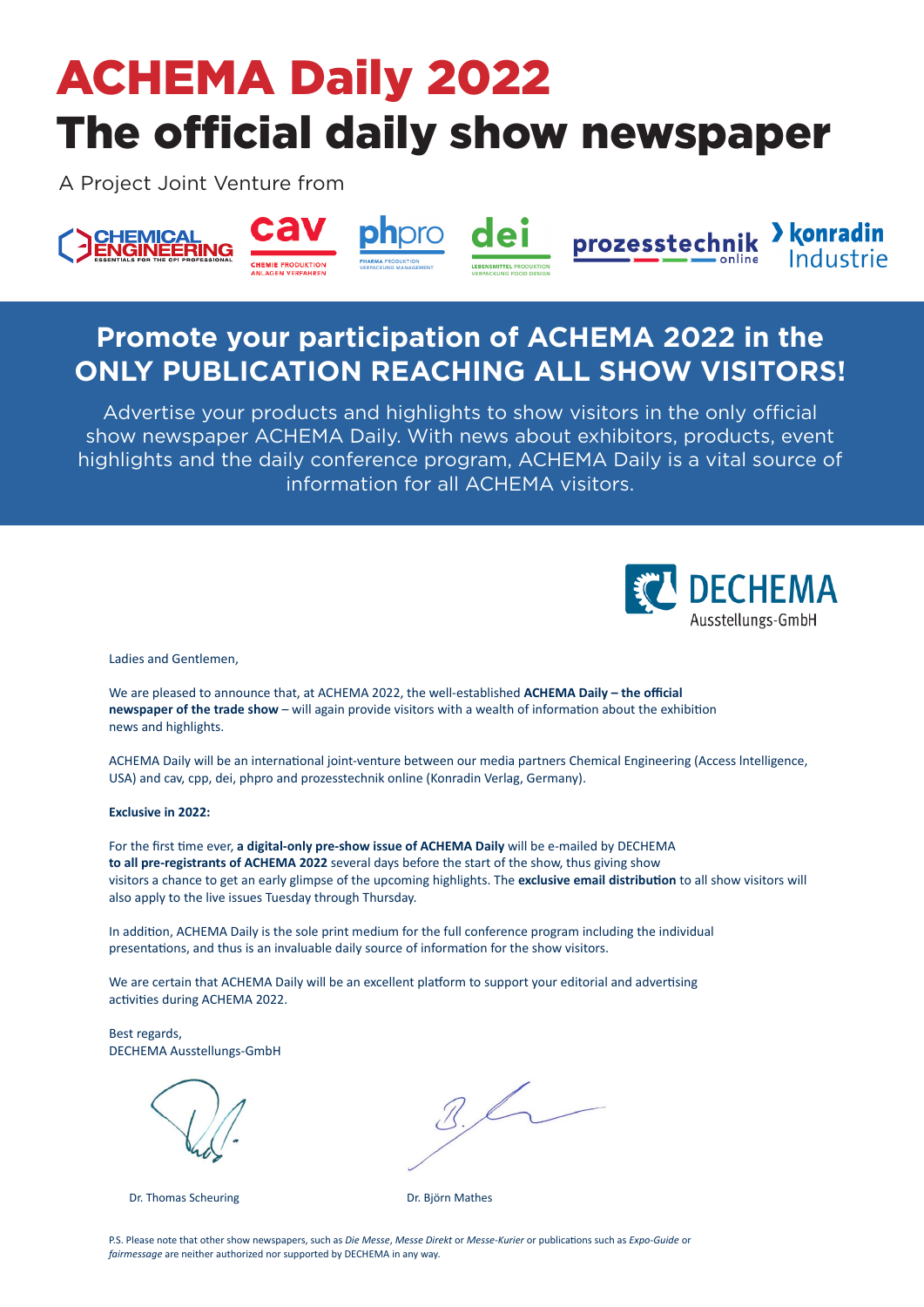# Your unique advertising benefits

ACHEMA Daily as the official daily newspaper of ACHEMA 2022 offers advertisers unique and unmatched benefits.

### NEW and EXCLUSIVE: pre-distribution to registered show visitors

#### **The new, digital pre-show ACHEMA Daily offers an unmatched reach and visibility**

- Digital e-mail deployment to all pre-registered visitors of ACHEMA 2022 by DECHEMA a week prior to the event
- Additional distribution to digital audiences of the project partners Chemical Engineering, cav, cpp, dei, phpro und prozesstechnik online
- Deployment through DECHEMA guarantees high attention and premium visibility
- Mailing prior to the show allows for early information and preparation



No other publication provides a more effective and targeted reach to the visitors of ACHEMA 2022!

## EXCLUSIVE: Unique editorial content

- The only show newspaper with new daily content and live reporting from the show
- EXCLUSIVE PRINT MEDIUM for daily conference program including the individual sessions
- Editorial coverage in German and English provided by the experienced editors of Chemical Engineering, cav, cpp, dei, phpro und prozesstechnik online
- Division into specific editorial sections allows advertisers to display their ads next to relevant editorial content
- Readers will find relevant editorial and advertising quickly and easily



No other show publication offers more relevant, comprehensive and up-to-date information! provides a more effective<br>and targeted reach to the<br>visitors of ACHEMA 2022!<br>information

### Unique and exclusive reach and distribution

- ACHEMA Daily reaches all of the show visitors
- » Daily distribution of the print edition at all entrances of the fairground
- » Additional digital distribution of issues Tuesday-Thursday by DECHEMA to all registered visitors of ACHEMA 2022
- Additional daily digital distribution to the combined digital audiences of Chemical Engineering, cav, cpp, dei, phpro und prozesstechnik online, providing an additional global advertising effect beyond the live event



No other trade show publication offers a wider reach and allows you to promote your products and services to a global audience beyond the show visitors!

## Distribution print + digital

With your advertisement in ACHEMA Daily you can reach not just the show visitors, but thousands of potential customers from all over the world who do not visit the event.

## 75,000 **PRINT DISTRIBUTION**

- Show Distribution at all entrances
- » Circulation 15,000 25,000 print copies/issue

## + 1,762,000 **DIGITAL CIRCULATION**

Deployment to newsletter subscribers and social media followers of Chemical Engineering, cav, cpp, dei, phpro und prozesstechnik online

## **+ DIGITAL DISTRIBUTION**

To all ACHEMA 2022 registrants via DECHEMA

## **FREQUENCY:** 5x Dates

### **DATES OF PUBLICATION:**

August 16, 2022 - Pre-Show ACHEMA Daily, digital only August 22, 2022 - ACHEMA Daily Issue 1, print only August 23, 2022 - ACHEMA Daily Issue 2, print/digital August 24, 2022 - ACHEMA Daily Issue 3, print/digital August 25, 2022 - ACHEMA Daily Issue 4,/5 print/digital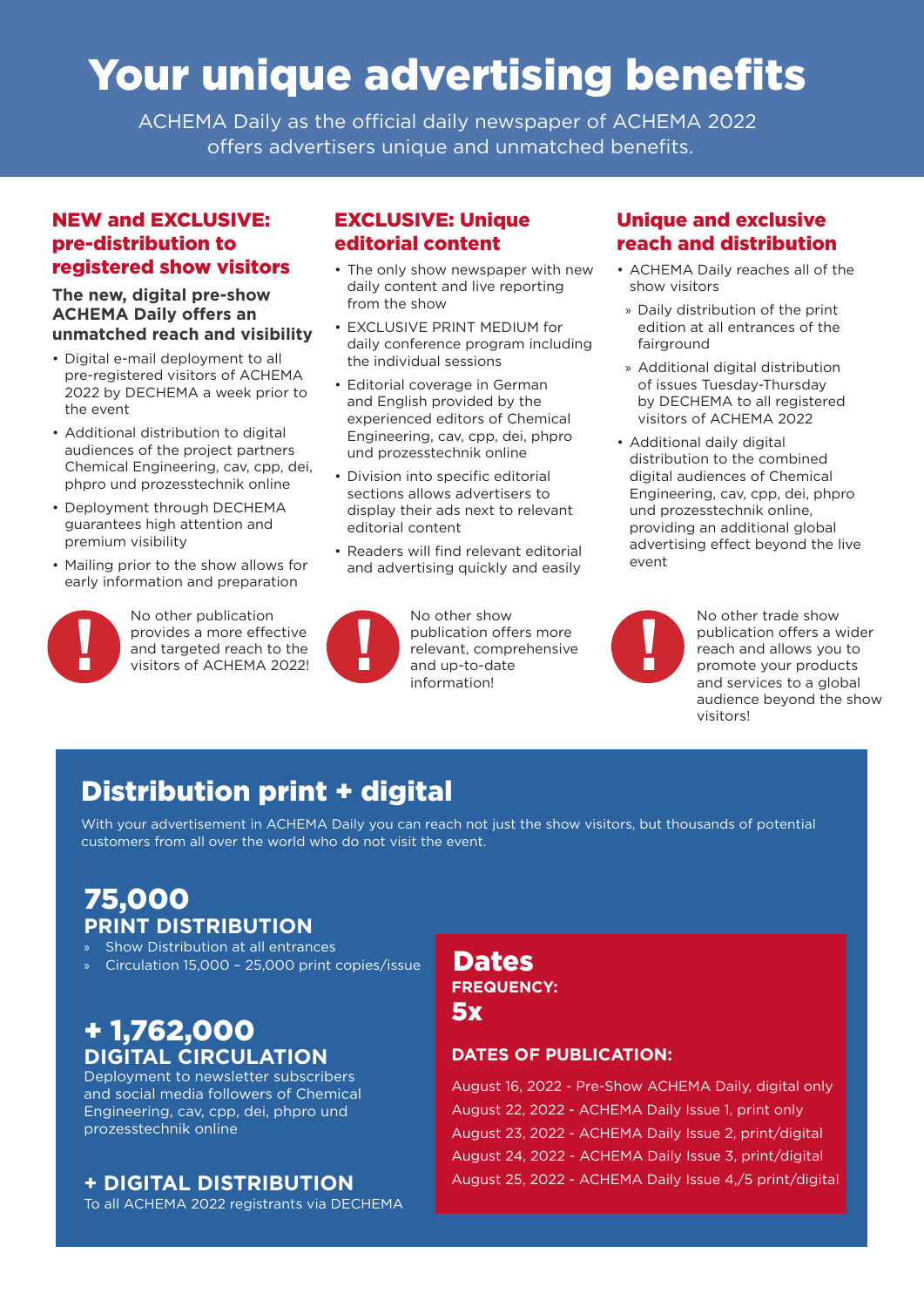# Ad Formats and Prices

Take advantage of the unique combination of the daily updated editorial environment, high-quality exclusive program content and the strong overall reach in print and digital for your maximum advertising success at ACHEMA 2022!

| <b>Format</b><br>(width x<br><u>height)</u>                          | <b>Number</b><br>of issues | Rate 4c        |
|----------------------------------------------------------------------|----------------------------|----------------|
| 1/1 Page<br>$(226 \times 313)$<br>mm)                                | $1^*$                      | <u>5,230 €</u> |
|                                                                      | $3**$                      | 14,090€        |
|                                                                      | 5.                         | 19,180 €       |
| 1/2 Page<br>$(226 \times 140)$<br>mm)                                | $1^*$                      | 3,140 €        |
|                                                                      | $\overline{3^{**}}$        | 8,460€         |
|                                                                      | 5 <sup>1</sup>             | 11,510 €       |
| <b>Junior Page</b><br>$(134 \times 189 \text{ mm})$                  | $1^*$                      | 2,830€         |
|                                                                      | $3**$                      | 7,620€         |
|                                                                      | 5 <sup>1</sup>             | 10,360 €       |
| 2/5 Page<br>(88 x 287 mm)                                            | $1*$                       | 2,510 €        |
|                                                                      | $3**$                      | 6,770€         |
|                                                                      | 5 <sup>1</sup>             | 9,210 €        |
| $1/3$ Page<br>$(226 \times 91 \text{ mm})$<br>134 x 140 mm)          | $1*$                       | 2,100 €        |
|                                                                      | $3**$                      | 5,650€         |
|                                                                      | 5                          | 7,680€         |
| 1/4 Page<br>$(88 \times 189 \text{ mm})$                             | $1*$                       | 1,580€         |
|                                                                      | $3**$                      | 4,240€         |
|                                                                      | 5 <sup>1</sup>             | 5,760€         |
| $1/5$ Page<br><u>(88 x 140 mm,</u><br>$134 \times 91 \, \text{mm}$ ) | $1^*$                      | 1,260 €        |
|                                                                      | $3**$                      | 3,390 €        |
|                                                                      | 5                          | 4,610€         |

| <b>Premium Positions</b>                                                     | <b>Number</b><br>of issues | <b>Rate 4c</b>              |
|------------------------------------------------------------------------------|----------------------------|-----------------------------|
| <b>Top Button Title Page</b><br>$(88 \times 42 \text{ mm})$                  | 5                          | $\sqrt{12,430}$ $\in$       |
| <b>Top Button Section Title***</b><br>$(88 \times 42 \text{ mm})$            | 5                          | 5,110 $\overline{\epsilon}$ |
| <b>Bottom Strip Title Page</b><br>$(226 \times 42 \text{ mm})$               | 5                          | 15,890€                     |
| <b>Bottom Strip Section</b><br><b>Title</b> *** $(226 \times 42 \text{ mm})$ | 5                          | 7,640 €                     |
| <b>Inside Front Cover</b><br>$(226 \times 313 \text{ mm})$                   | 5                          | 22,050€                     |
| <b>Back Cover</b><br>$(226 \times 313 \text{ mm})$                           | 5                          | 23,020 €                    |

Single insertions only possible on days 2, 3 or 4.

#### **3-DAY PACKAGE OPTIONS:**

- » Preshow issue, day 1, day 2
- » Preshow issue, day 1, day 3
- » Preshow issue, day 1, day 4
- » Days 2,3,4

## **Technical specs and deadlines**

Please send us print-optimized PDF X-1a data Include show notices such as hall and booth number to the PDF file Note that bleed ads are not possible! Total color coverage must not exceed 240%.

We recommend the following profiles for converting or checking the color space: Color images: ISOnewspaper26v4.icc Grayscale images: ISOnewspaper26v4\_gr.icc

| <b>Publication</b><br><b>Date</b> | <b>Ad and material</b><br>closing dates |
|-----------------------------------|-----------------------------------------|
| <b>August 16, 2022</b>            | <b>July 29, 2022</b>                    |
| August 22, 2022                   | <b>August 8, 2022</b>                   |
| August 23, 2022                   | <b>August 9, 2022</b>                   |
| August 24, 2022                   | August 10, 2022                         |
| <b>August 25, 2022</b>            | August 11, 2022                         |

**http://www.ifra.com/WebSite/ifra.nsf/html/CONT\_ISO\_DOWNLOADS** The profile can be found on this website: